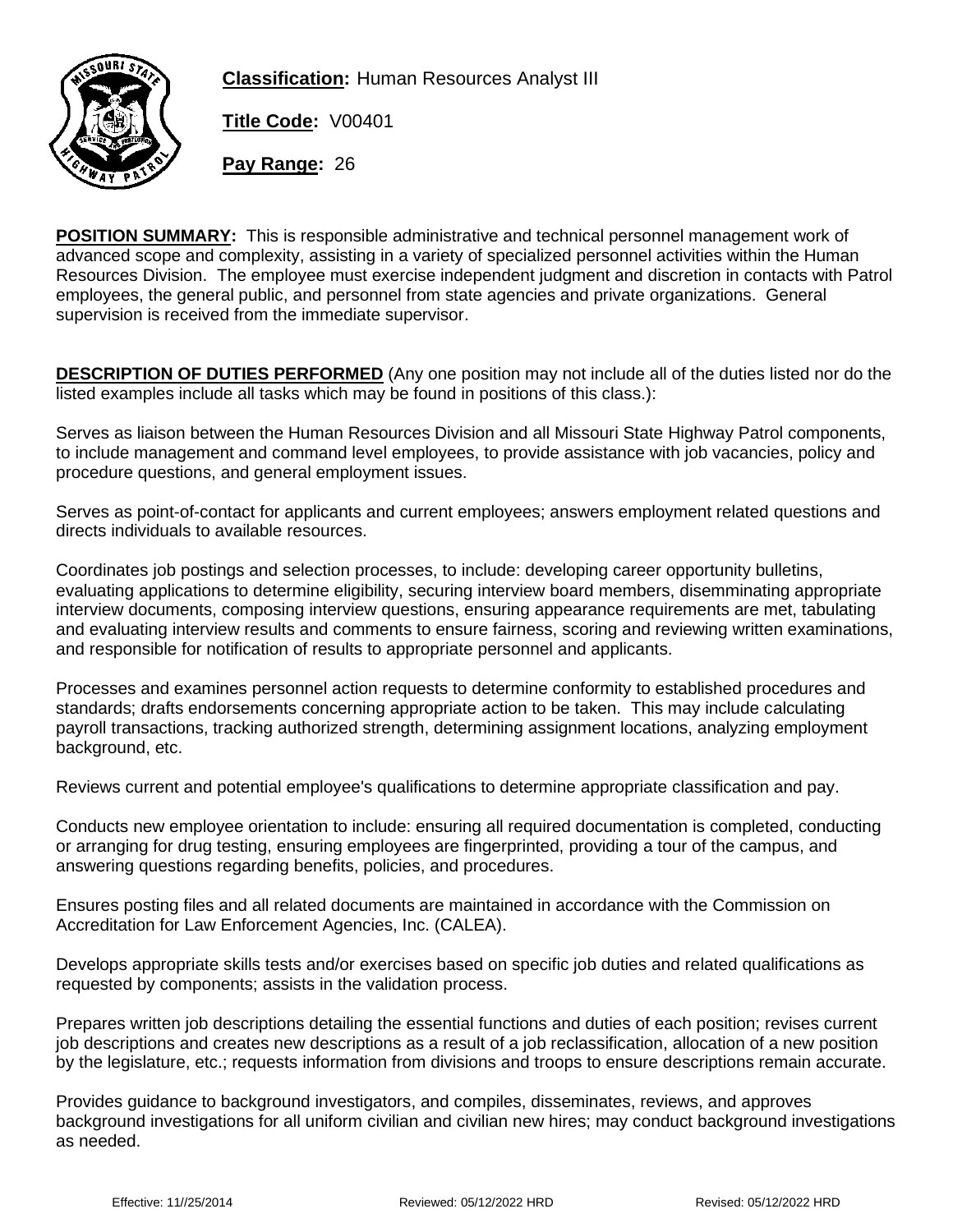## **Classification:** Human Resources Analyst III **Classification:** Page 2

Conducts exit interviews with resigning employees to determine causes of resignations and receives information on recommendations to improve employee job satisfaction and working conditions; provides correspondence on any potential discriminatory practices or activities.

Conducts research and drafts correspondence in response to routine internal and external requests for information regarding employment issues.

Conducts job classification/reclassification and salary studies on existing employees; reviews job task analysis questionnaires, descriptions, and other documentation relevant to classification evaluation; performs desk audit of employee(s) to ensure accurate classification and researches related duties within other agencies; and submits draft recommendations on the appropriate classification and pay.

Conducts pay surveys for current and proposed job classifications as well as those requested by outside agencies; develops the appropriate survey instrument, determines the appropriate parties to be surveyed; calculates the cost impact of the proposed pay adjustments; and makes recommendations as to the appropriate pay range.

Prepares and analyzes data for reports such as turnover rates, current vacancies, adverse impact, etc.

Maintains the division's job opportunity web and intranet sites.

Provides training to current employees on conducting interviews, background investigations, etc.

Assists with the development of applicable HR databases, i.e. on-line application system, FTE database, etc.; responsible for maintaining these databases and fielding all related questions.

Assists with reviewing and revising forms, policies, etc. as needed.

Schedules polygraph examinations and reviews results for applicable classifications to maintain accreditation.

Maintains knowledge about employee benefits, such as health insurance, retirement, life insurance, deferred compensation, and cafeteria plan.

Coordinates payroll issues by ensuring accurate amounts are reported and qualifying justification is provided.

Coordinates and processes all necessary documentation for various employee programs to include: Tuition Reimbursement, Bring Your Child to Work Day, etc.

May assist with maintaining all division and troop FTE (Full-time Equivalent) and organizational charts; prepares associated reports as necessary; prepares monthly FTE numbers and provides data to employees.

May assist with updating SAM II HR PUD3, PAMT, and PSMT when applicable.

Attends meetings, seminars, conferences, training programs, etc. pertaining to work related issues.

Performs job-related travel to conduct interview boards, employee testing, salary and/or classification studies, and training as needed.

Performs other related work as assigned.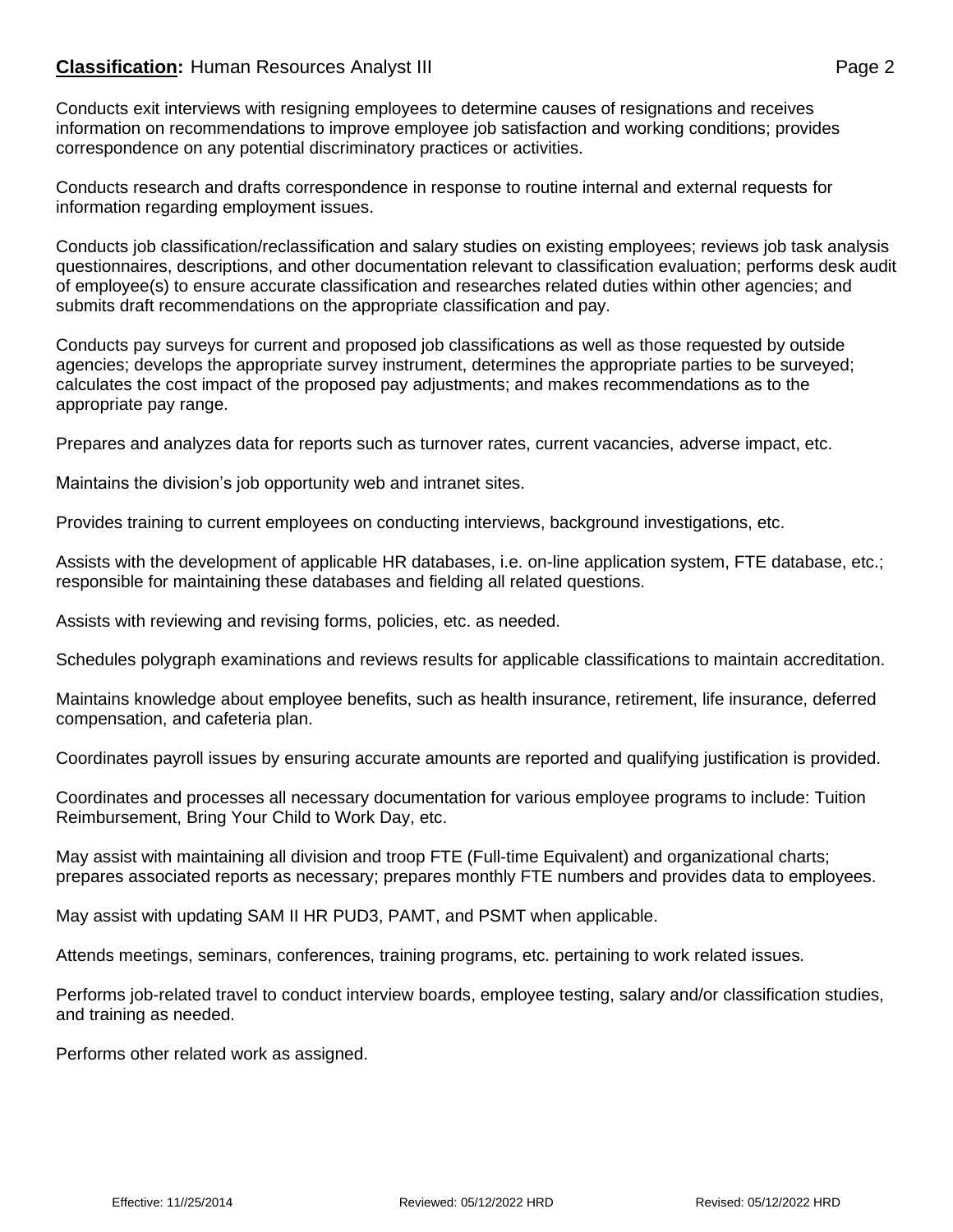**REQUIRED KNOWLEDGE, SKILLS, AND ABILITIES:** Advanced knowledge of the laws, principles, and practices of human resources (HR) with particular reference to classification, compensation, employee performance appraisal systems, recruitment, selection of employees, placement, retention, employee relations, Title VII, ADA, ADEA, Civil Rights Act, EEO Regulations, FLSA, FMLA, discrimination and harassment issues, etc.

Advanced knowledge of various HR issues and laws (i.e., grievance procedures, Affirmative Action, Equal Employment Opportunities, etc.).

Working knowledge of applicable statistical concepts and methods.

Working knowledge of personal computers and software (e.g., Microsoft Word, Excel, Lotus Notes, Internet, PowerPoint, SAM II HR, etc.).

Ability to process assignments associated with filling vacancies as detailed in the description of duties.

Possess excellent communications skills to include: proper and effective use of grammar, punctuation, and sentence structure.

Ability to research, gather, correlate, and analyze facts to develop letters, charts, and statistical reports and develop recommendations and/or solutions to issues.

Ability to work as a team member and positively interact with a variety of people, including administrative staff, employees, applicants, and the general public.

Ability to deal with a large amount of work within predetermined deadlines by prioritizing and organizing work.

Ability to deal effectively with stressful and adverse situations.

Ability to exercise judgment and discretion in the performance of duties.

Ability to learn the Patrol's applicable computer systems, policies, and procedures.

Ability to type, proofread, and edit correspondence, forms, reports, computer entries, etc.

Ability to operate basic office equipment as detailed in the description of duties, to include answering the telephone and providing assistance.

Ability to develop and conduct presentations, training programs, workshops, etc.

Ability to handle restricted and confidential information in a professional manner and maintain the information as such.

Ability to communicate in English clearly and concisely, both orally and in writing.

Ability to establish and maintain harmonious working relations with others.

Ability to work with material that may be of a sexual nature relating to criminal activity (e.g., written material, photographs, and/or verbal language, etc.).

Ability to work hours as assigned.